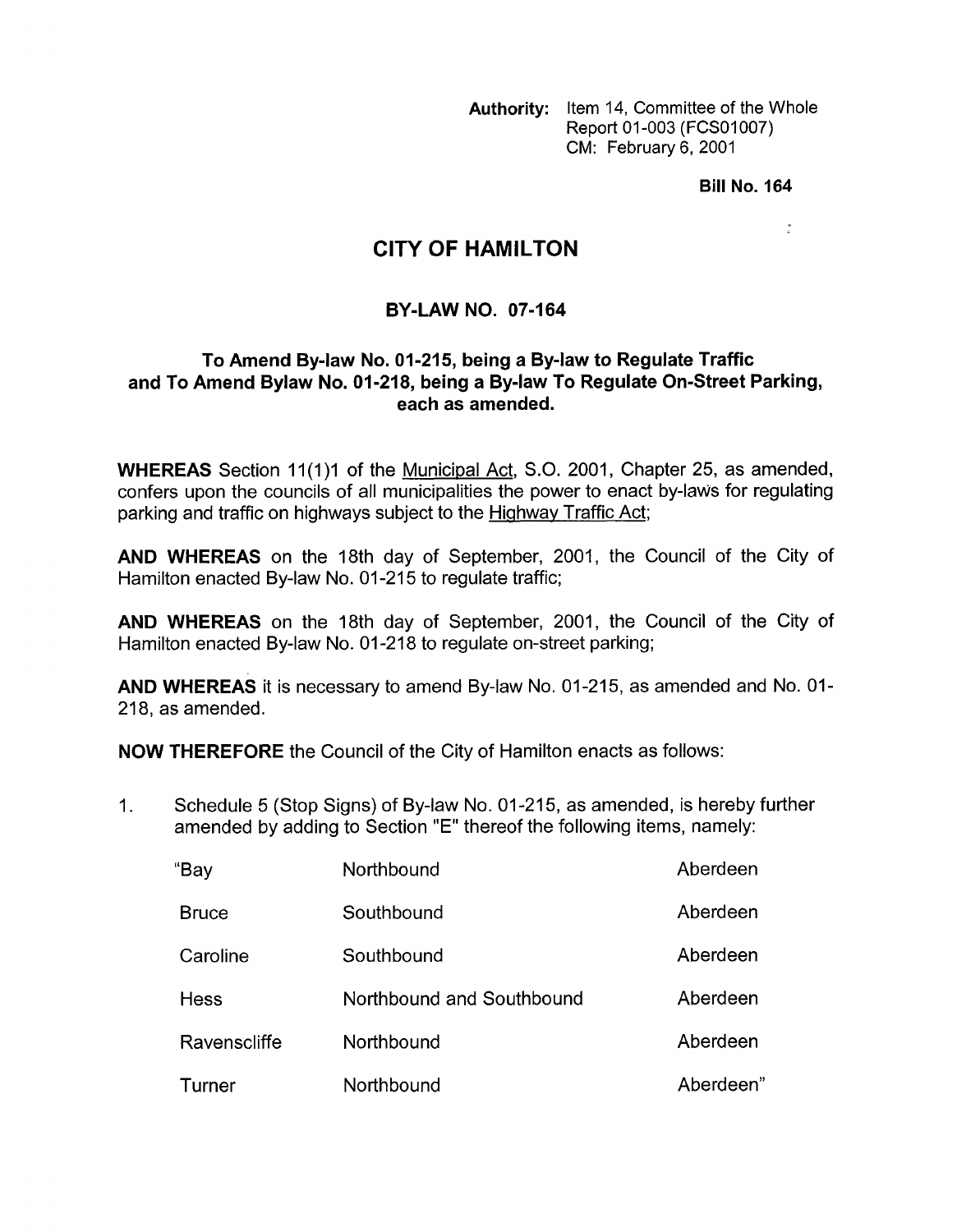To Amend By-law No. 01-215 Being a By-law to Regulate Traffic, and to Amend By-law No. 01-218, Being a By-law to Regulate On-Street Parking, each as amended

2

2. Schedule 2 (Through Highways) of By-law No. 01-218, as amended, is hereby further amended by deleting from Section **"E"** thereof the following item, namely:

| "Aberdeen Avenue | easterly limit of Bay Street | easterly limit of Hess" |
|------------------|------------------------------|-------------------------|
|                  |                              | Street.                 |

3. Schedule 8 (No Parking Zones) of By-law No. 01-218, as amended, is hereby further amended by adding to Section "A" thereof the following items, namely:

| "Reding | North | Dalley Drive to 199.3m<br>& West northerly | Anytime                                       |
|---------|-------|--------------------------------------------|-----------------------------------------------|
| Reding  | South | Dalley Drive to 163.8m<br>& East northerly | 7:00 a.m. to 4:00 p.m."<br>Monday to Saturday |

and by adding to Section "D" thereof the following items, namely:

| "Switzer | South           | from 32.7m east of the<br>northern intersection with<br>Southbrook to 10.8m easterly                                        | Anytime  |
|----------|-----------------|-----------------------------------------------------------------------------------------------------------------------------|----------|
| Switzer  | South<br>& West | from 70.7m east of the<br>northern intersection with<br>Southbrook to 29.2m easterly<br>and southerly along the<br>curbline | Anytime  |
| Switzer  | <b>North</b>    | from 38.6m east of the<br>southern intersection with<br>Southbrook to 10.2m easterly                                        | Anytime  |
| Switzer  | North<br>& West | from 71.1m east of the<br>southern intersection with<br>Southbrook to 30m easterly<br>and northerly along the<br>curbline   | Anytime" |

and by adding to Section "E" thereof the following item, namely:

"Aberdeen North Hess to Bay  $1 \text{ pm} - 4 \text{ pm}$ ," 2<sup>nd</sup> Thurs each month, APRIL - NOV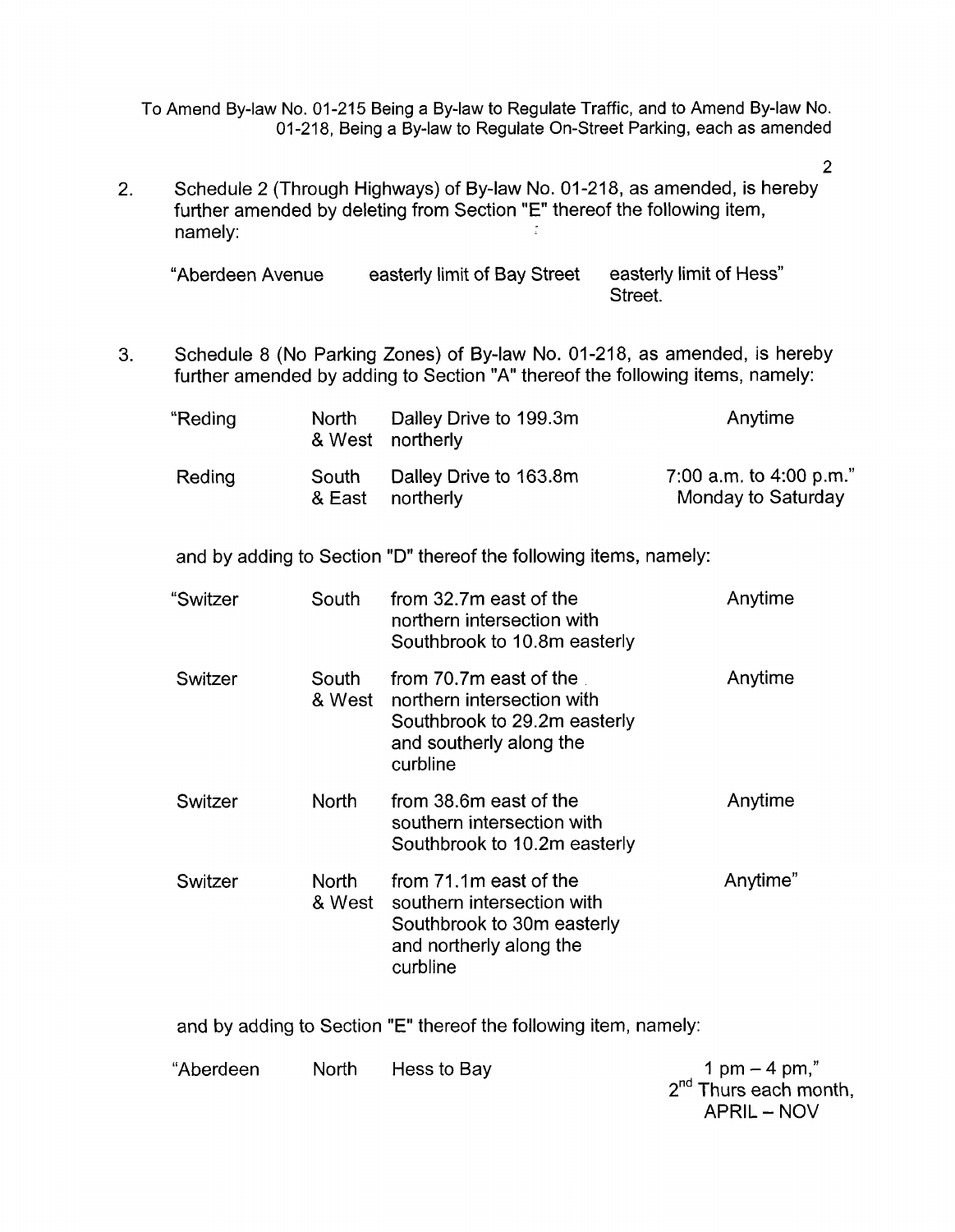To Amend By-law No. 01-215 Being a By-law to Regulate Traffic, and to Amend By-law No. 01-218, Being a By-law to Regulate On-Street Parking, each as amended

**3** 

and by adding to Section **"G"** thereof the following items, namely:

 $\mathcal{A}^{\mathcal{A}}$ 

| "Barton       | North | from 28.1m east of Milton to<br>6.8m easterly | Anytime  |
|---------------|-------|-----------------------------------------------|----------|
| <b>Barton</b> | South | from 58m west of Lottridge to<br>7m westerly  | Anytime" |

**4.** Schedule 10 (Alternate Side Parking) of By-law No. 01-218, as amended, is hereby further amended by adding to Section "D" thereof the following item, namely:

| "Switzer | Southbrook to Southbrook | South, West<br>and North<br>(Inside edge)<br>of Crescent) | North."<br>East and<br>South<br>(Outside<br>edge of<br>Crescent) |
|----------|--------------------------|-----------------------------------------------------------|------------------------------------------------------------------|
|          |                          |                                                           |                                                                  |

*5.* Schedule 12 (Permit Parking Zones) of By-law No. 01-218, as amended, is hereby further amended by adding to Section "E" thereof the following items, namely:

| "Carrick<br>West |       | from 51.7m north of Dunsmure to 6m<br>northerly | Anytime  |
|------------------|-------|-------------------------------------------------|----------|
| Homewood         | South | Locke to 26.5m easterly                         | Anytime" |

6. Schedule 13 (No Stopping Zones) of By-law No. 01-218, as amended, is hereby further amended by adding to Section "D" thereof the following items, namely:

| "Switzer | North | Northern intersection with<br>Southbrook to 15.8m easterly | Anytime  |
|----------|-------|------------------------------------------------------------|----------|
| Switzer  | South | Northern intersection with<br>Southbrook to 15.7m easterly | Anytime  |
| Switzer  | South | Southern intersection with<br>Southbrook to 21.8m easterly | Anytime" |